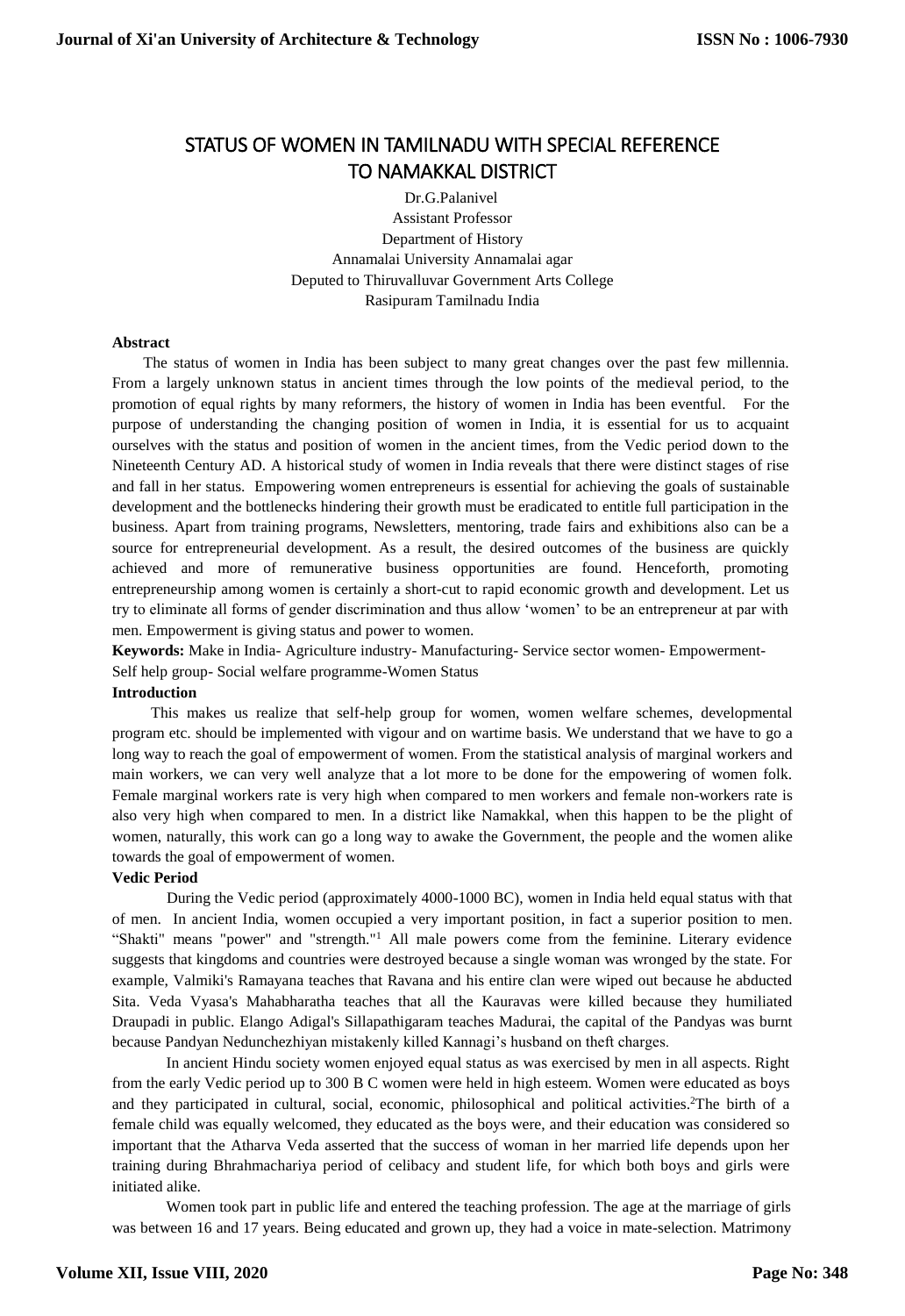was not compulsory for woman, and no limitation was placed on her age at marriage. In the eyes of religion a man and woman had complete equality. The wife was an absolute necessity in religious services, and this circumstance helped to raise her status. In her home, her position was an honoured one, and monogamy was the role.<sup>3</sup>Widow remarriage was allowed, though it took place usually within the family with the younger brother of the deceased husband. Divorce was permitted. In Rig Veda one finds no reference to the practice of Sati. It has been established beyond doubt that through literacy and historical research the women held a position of equality with man during the Vedic period.<sup>4</sup>

The degradation of women started since 300 BC only. The patriarchal joint-family system, structure of property ownership, early marriage, self-immolation of widows (sati) or state of permanent widowhood, all became obstacles to the development of Women. Since late nineteenth and early twentieth centuries of the Common Era, several reformers fought against those aspects of the crud system that have resulted in the oppression of females. To them, women should labour under no dissatisfaction, not suffered by man. As the result of their efforts, independent India has adopted several rules and regulations to protect the rights of women and establish equal status.<sup>5</sup>

## **Medieval Period**

The women's life was unsecured and worst with the Muslim invasion in the country. During the Turks attack and Muslim period, Hindu society became more rigid towards women and the outsider attack was responsible for evolving and encouraging bad customs regarding women through which women status was degraded.<sup>6</sup>

During the Muslim period of history they were deprived of their rights of equality with men. They were compelled to keep themselves within the four walls of their houses with a long veil on their faces. This was definitely due to Islamic influence. Even today in some Islamic countries, women are not allowed to go out freely. For example, the conservative regimes of Iran and Pakistan, have withdrawn the liberties given to women folk by the previous liberal governments. Even in India the Muslim women are far more backward than their Hindu, Christian and Sikh counterparts<sup>7</sup>

### **Women in British India:**

In the mid of 18th century Indian came in vital contact with the British. At the dawn of British rule the position of women was in humbling state. On the eve of British rule, Indian women not only lost their independence but they were also not able to think of their own. At the age of 18th century no change occurred in the women's position. In the beginning of the 19th century also the condition was the same as the attitude of the British Government not to interfere with the religious sentiments of local people stopped all social reformers of the country.

### **Position of women in Tamil Nadu**

During the advent of British, like the rest of India, condition of Tamil women was in a very bad stage. In the early period of their administration of Tamil Nadu the British Government did not interfere in the social and cultural life of the natives for avoiding any kind of uprising against their rule. But with the introduction of English and western education, people became more aware and raised their voice against social evils like Sati, Devadasi, Dowry, Child marriage, female infanticide etc.

Many social reformers came forward to improve the condition of women. Prominent among them were Bharathiar and E V Ramasamy Naikar (Periyar). Christian missionaries and British Government also helped to improve the status of women by starting schools for girls. Gandhiji also worked for Tamil women during his visit to Madras Presidency. On Gandhiji's call many women came forward to participate actively in the freedom struggle. Some of them are Kaliammal, Janakiammal, Lakshmi, Akilandammal, Kuppamal, Pattammal, Muthulakshmi Reddy, Subbaklakshmi. Due to the efforts of these social reformers and freedom fighters, Indian constitution has given equal rights to women. After independence Tamil Nadu government has started many schools and colleges which have helped in increasing female literacy rate.<sup>8</sup>

## **The Beginning of Changes**

One of the fallouts of English education for the middle class during the colonial period was a change in attitude towards women. Through the Arya Samaj and the Brahmo Samaj, the Bengali middle class questioned the rigidity of Brahminical Hinduism. Social reformers like Raja Ram Mohan Roy opposed Sati or the practice of burning the widow on the husband's funeral pyre. The government abolished it in 1829. Ishwar Chandra Vidyasagar's crusade for widows led to the Widow Remarriage Act of 1856<sup>9</sup> Several decades of agitation led to the Child Marriage Restraint Act of  $1929^{10}$  that stipulated 14 as the minimum age of marriage for a girl. Girls' education through formal schooling was another major concern. An all India Women's Education Conference was held in Pune in 1927. It gave the stimulus to start a leading organization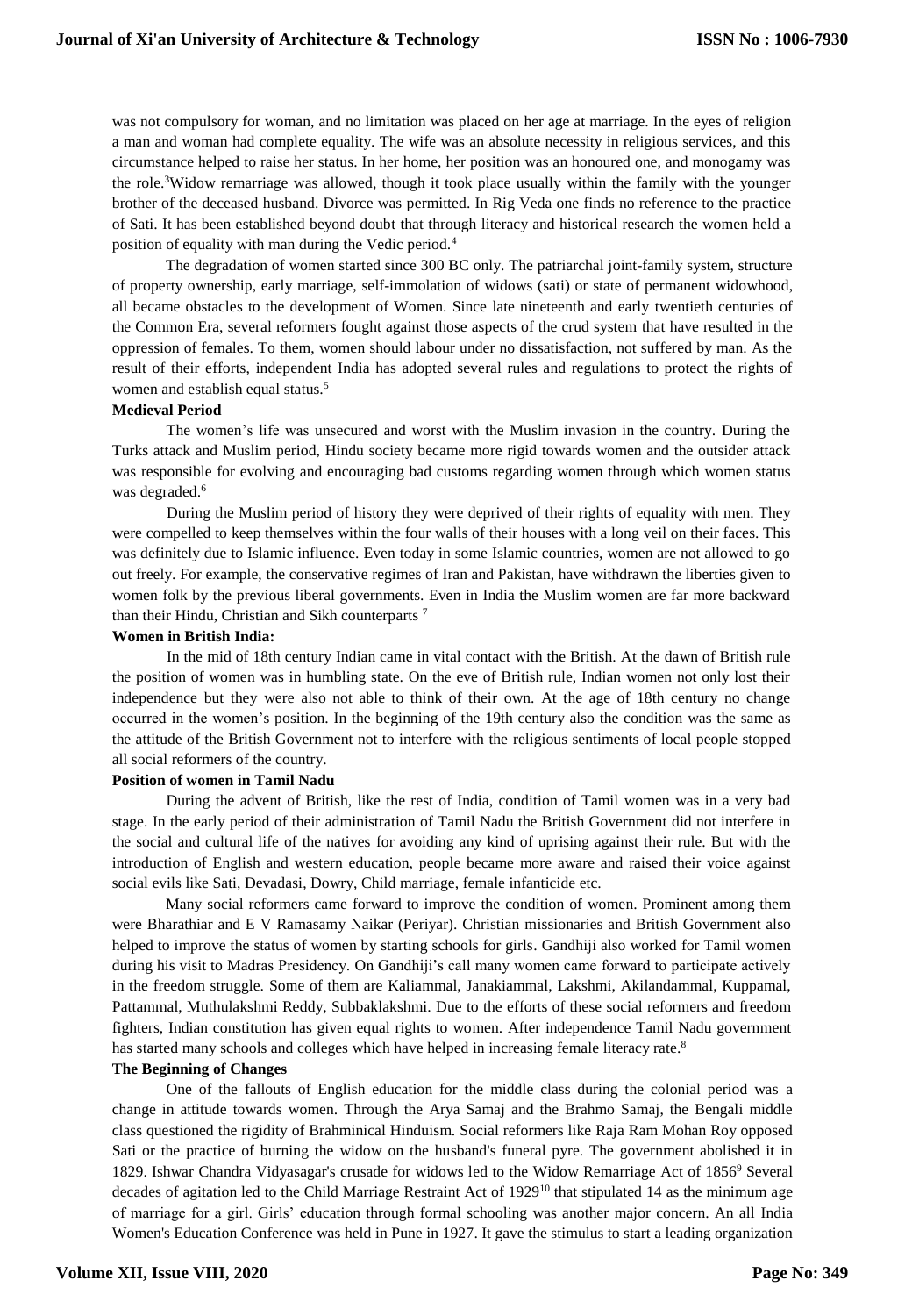in the movement for social changes. Women played a major role in the struggle for freedom from colonial rule. Ini917, the first women's delegation met the Secretary of State to demand women's political rights. The Indian National Congress supported the demand. In 1949 independent India gave them their due by enshrining in the Constitution the right of equality for women.

Indian women have participated in large numbers in people's movements including those for land rights, environment, anti-price rise and anti-liquor agitations. India is a home for a diverse group of people characterized by different languages, customs, traditions, religions, life-styles or habits. Virtually each state has its own culture, which is very important in studying any aspect of this society (Davis, 1973) including the status of its women.<sup>11</sup>

### **Present status of women in Namakkal**

The family in India, including Tamil Nadu, is largely patriarchal, in which the core of the family is the male and the women are brought as brides into the family. In Namakkal we can classify the people and of course their status into two. Among the enlightened and elite category residing in the urban area follows the nuclear family system and there is a certain degree of freedom for the women. In the rural area amongst the higher castes, extended joint families of several generations prevail, but this is less typical amongst the poorer people who lack the physical resources to maintain extended kinship structures. Life in joint families is highly segregated between men and women. A wife has little contact with her husband but spends a great deal of time with other women. The tasks of running the household are shared between the women with the youngest bride shouldering the heaviest burden. The older women are given the role of controlling the younger women and enforcing the qualities of docility, obedience and submissiveness. But nuclear families tend to bring little change in social relations - the overall influence of the joint family remains, but without the emotional support and companionship of other women. As a result, women can face increased isolation in a nuclear family situation. Women face considerable insecurity in the patriarchal family structure. Sent as a young bride into a strange household (in Tamil Nadu the average age of marriage is 20 years), contact with her parental home is discouraged. At the same time, a woman is never a pennanent member of her husband's family - she may have to leave if she does not satisfy.

This fear frequently encourages a woman to relinquish her rights to a share (legal coparcenaries rights) in the parental property in favour of her brothers in order to enjoy the 'affection' of the brothers and to ensure a welcome in case she has to fall back upon them if her marriage breaks down.<sup>12</sup>

The devaluation of women commences at birth itself with the preference for male offspring as the natural successor in the patriarchal family. The religious requirement of a son is an even more compelling reason for male preference, as a son alone is qualified to perform the rites of lighting the funeral pyre. The birth of a son is celebrated as the means of support in old age whilst the birth of a daughter is viewed as placing a heavy burden on the family to raise the necessary dowry for her marriage and for other functions. A daughter is considered 'another's property' and hence any investment in her development is regarded as fruitless. This leads to discrimination in the allocation of resources - nutrition, medical care, education, etc. between the sexes. Even as adults, women frequently do not have equal access to food within the family but have what is left after the men have eaten, with consequent repercussions on their health and strength. These attitudes are in turn reflected in higher rates of mortality amongst female infants and young girls, whilst, female infanticide is not uncommon, in some pockets, and amongst some communities. The parental family undertakes the initial conditioning in acceptance of unequal status as young girls are taught to be submissive and docile while boys are given importance and status and full freedom to act in whichever way they like. The entire process of socialization of females is to internalize the concept of dependency and subordination to the will and happiness of others, with the emphasis on the development of roles rather than of personality.<sup>13</sup>

Whilst the dowry system has been legally abolished, in practice its prominence is more marked than ever, particularly in urban middle class society where the payments have increased substantially. The whole practice of dowry is a further reflection of the devaluation of women and their powerlessness. It devalues the girl's contribution and her input into home making and the family economy. In the commercial transaction, the girl as a person is a forgotten factor as she becomes a traded commodity. The problem of dowry is one of the most important issues in the women's movement in the country

As the demands for dowry continue to grow, so does the harassment of young brides by their husband's family for a continuous flow of gifts and cash and the inability to comply unleashes violence ranging from wife beating to resultant suicide and murder. It is, however, a difficult problem to tackle through the law as it relates to the domestic sphere and to the private lives of women and domestic violence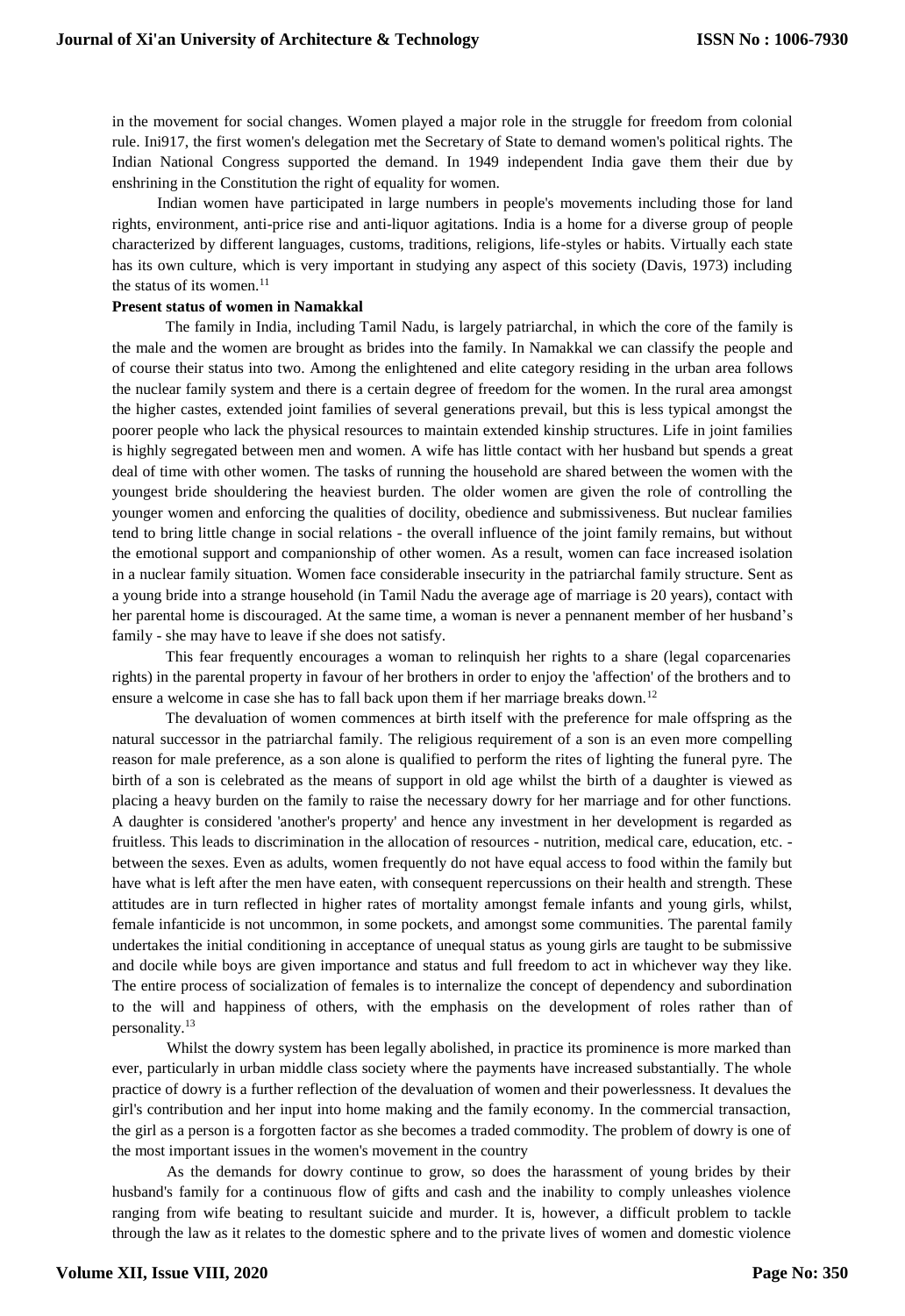is treated as a family affair. The status of widows is even worse. Although they form a minority, in absolute numbers widows are a large group of women subjected to a great deal of suffering. Although allowed to remarry in the lower castes, very few actually do. Remarriage has also unleashed many new problems in most cases. The plight of widows is the product of an unsympathetic attitude of the society.

Today not many men or their families approve of marriages with a widow. Where young brides have been married to older men, many widows can be quite young with young children to support. Widows traditionally suffer from a number of social indignities being debarred from public places and auspicious ceremonies, not allowed to wear good clothes or to eat normal food and made to observe lifelong mourning for their deceased husbands. The plight of many widows is not exposed where they remain part of their husband's family but are frequently neglected and ill-treated. Even widowers do not come forward to marry widows, however young, well behaved and responsible they are.

Thus, early marriage, preceded by a cheerless childhood, a grueling exercise of dowry system, adjustment with an unknown family, at the husband's home, anxiety to give birth to male children, curbs on freedom of eating, sleeping, talking and moving, the various intrigues among the women, the manipulation of males (sons) and pathetic old age and unprotected widowhood are the cruelty and injustice facing majority of women. Whether the experience is bitter or happy, it is largely made so by agencies other than her own will and outside of her control. Within the family, a woman is treated as a social and financial dependent, controlled by the family in every aspect of her life. Having had little or no education, her worth is measured in terms of her ability to produce male children or bring in money/assets. She no longer belongs to her father's family, whilst her position in her husband's family is conditional. Oddly enough, when the young women grow older, they become party to perpetrating the deep rooted the vicious customs.

Whilst the way a woman lives, may seem to have changed a little over the years, there is some evidence that the manner in which women have begun to perceive themselves and their surroundings is beginning to undergo a change. Some women are beginning to question if this is all there is to life. The cocoon that had sheltered and given security and comfort to previous generations of women can no longer provide them to the younger women in the present highly materialistic and changing society.<sup>14</sup>

## **Economic Role of Women**

The position of women in the social structure affects the way they are regarded in their economic roles as well. First, it has resulted in a pervasive sexual division of labour, which reinforces the notion of the male having more power and relegates low status occupations to women. Secondly, having defined women as solely responsible for family care, their incursion into the labour market, made inevitable by inadequate incomes of males or absence of male earners, is at certain levels seen as deviant behaviour. It results in the pervasive notion of the woman worker as a supplementary earner irrespective of the total resources contributed to the household or the time and energy spent. Thus a woman who earns as much as 50% or sometimes 100% of the household income is still regarded as a supplementary earner. Women are principally engaged in agriculture or in the unorganised sector.<sup>15</sup>

Although many families survive only through the contributions made by women to the family income, paradoxically women have little control over family income and expenditure decisions. As a rule, the men consider their wages as their own income and they give only a certain portion to the women for family needs. Wages for agricultural work, even when paid to the women, are usually taken over and controlled by the household men. The squandering of women's income by the men on liquor, etc. is a major concern for many women though it affects the family as a whole. The so-called breadwinners consider their income to be private property whilst women are left to manage the household as best they may. However, where the women have some control over the money they earn, they usually spend the bulk of it on the family's basic needs, especially food. Hence, the issue of control over household income is a crucial factor affecting nutritional level of women and children. Women, in addition, have virtually no control over the family assets. In the majority of cases land is in the name of the male head of the household.

In Namakkal district the women especially in the urban area have a great role in the economy. Education and globalization have many effects on the status of the women. Even in the rural areas because of the growth of SHG women are improving their status considerably.

## **Female headed households**

Female headed households are predominantly to be found amongst the poor where they constitute a much more marginalized group even amongst the 'poorest of the poor'. Women headed households are the result of widowhood, migration, desertion or illness, unemployment or the addictive habits of their husbands. They suffer a high incidence of poverty and occupy the bottom rung of society.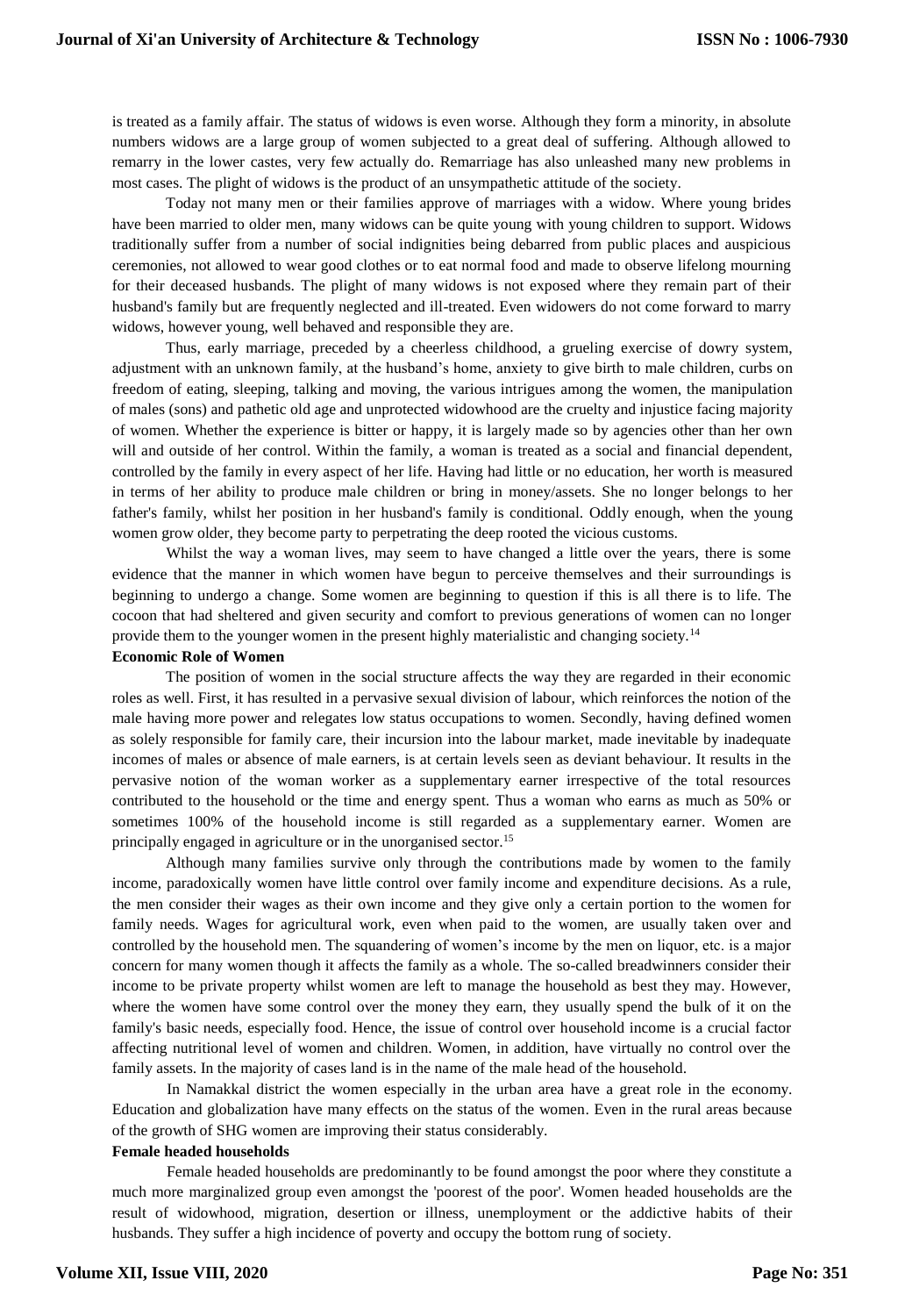In Tamil Nadu, 15% of the households are headed by women compared with 10% in India as a whole. Amongst all the States, Tamil Nadu has the fourth highest percentage of female-headed households in the country. In Namakkal 20% female headed household are there from the findings of the Questionnaire. Because of the changes brought by the globalisation, the progress in the field of information technology, women now were shoulder to shoulder to men. But the impact of globalisation can be mainly seen on the lives of the urban women.<sup>16</sup>

Rural women are not much benefited from it. Many rural women are not even aware progress which has been taking place in the state. To improve the condition of the rural women, Tamil Nadu government implemented many schemes. One among them is starting and supporting of women Self Help Group. A group of ten to twenty person of similar economic class, generally poor, formed a possessive group to improve their social and economical position through collective action. SHGS are assisted by NGOs and Government. This scheme of the state has improved the condition of the rural women to some extent.<sup>17</sup>

## **Concept of Empowerment of Women:**

The empowerment of women is one of the central issues in the process of development of countries all over the world. Tamil Nadu has a glorious tradition of recognizing the importance of empowering women over several centuries now. The contribution of writers and social reformers has been well documented. The Government of India has made Empowerment of Women as one of the principal objectives of the Ninth Five Year Plan (1997-2002) and also declared 2001 as the year of *'Women's Empowerment*'. These issues of gender equality are discussed in World Conferences, National and International Conferences, etc.

Our Constitution has conferred and guaranteed equality before law, universal adult franchise and equal opportunities for men and women as fundamental rights. The imperative of gender partnership in matters of development has been recognised. In order to give a fillip to empowerment of women and appropriate institutional mechanisms and interventions have been consciously built into the development design. Separate institutions for women and child development, departments at the Central and State levels, creation of the National Commission for Women and also State Commission for Women in several States are some of the important developments for the betterment and prosperity of women. The launching of Rashtriya Mahila Kosh, Indira Mahila Yojana, Mahila Samridhi Yojana, reserving of one third of the number of seats in Panchayats and the local bodies are programmes launched with a view to improve and empower women socially, economically and in political frontiers.<sup>18</sup>

Empowerment is a multi-faceted, multi-dimensional and multi-layered concept. Women's empowerment is a process in which women gain greater share of control over resources - material, human and intellectual like knowledge, information, ideas and financial resources like money - and access to money and control over decision-making in the home, community, society and nation, and to gain 'power'. According to the Country Report of Government of India, "Empowerment means moving from a position of enforced powerlessness to one of power".

The process of challenging existing relations and gaining greater control over the forces of power may be tenned as empowerment. Empowerment of woman may be integral part of the sustainable human development. The goals of woman empowerment challenge the patriarchal ideology to transform the structure and institution that reinforce and perpetuate gender discrimination and social inequality to enable woman gain access to and control of both material and informational resources.

Empowerment of woman should embody several factors like equality of work and wages, expansion of girls education, autonomy over reproductive life, access to ownership of land and property, training and technology, access to bank credits and markets, safe water sanitation and energy. Among the various determinants of women's empowerment access to bank credit is one of the crucial factors.20

### **District Social Welfare Office [DSWO]**

District Social Welfare Officer at Namakkal carried on various schemes announced by the Tamil Nadu Government's Social Welfare Department successfully. These schemes acted as awakening force in the society. They were helpful to cross cultural lure. They gave protection to women and financial help too. It gave financial help to encourage inter - caste marriage. There were two plans existed in this category. First plan included marriage between FC and SC, BC and SC and MBC and SC and provided a financial help of Rs.20, 000. Scheme second encouraged marriage between FC and BC and FC and MBC and offered a monetary assistance of Rs.10, 000. For these financial help, the couples should applied within 2 years of their marriage.<sup>19</sup>

Another scheme encouraged widow remarriage. It gave financial assistance of Rs. 10,000 to the couple. They should apply within 6 months of their marriage. E.V.R. Maniammal Memorial Scheme helped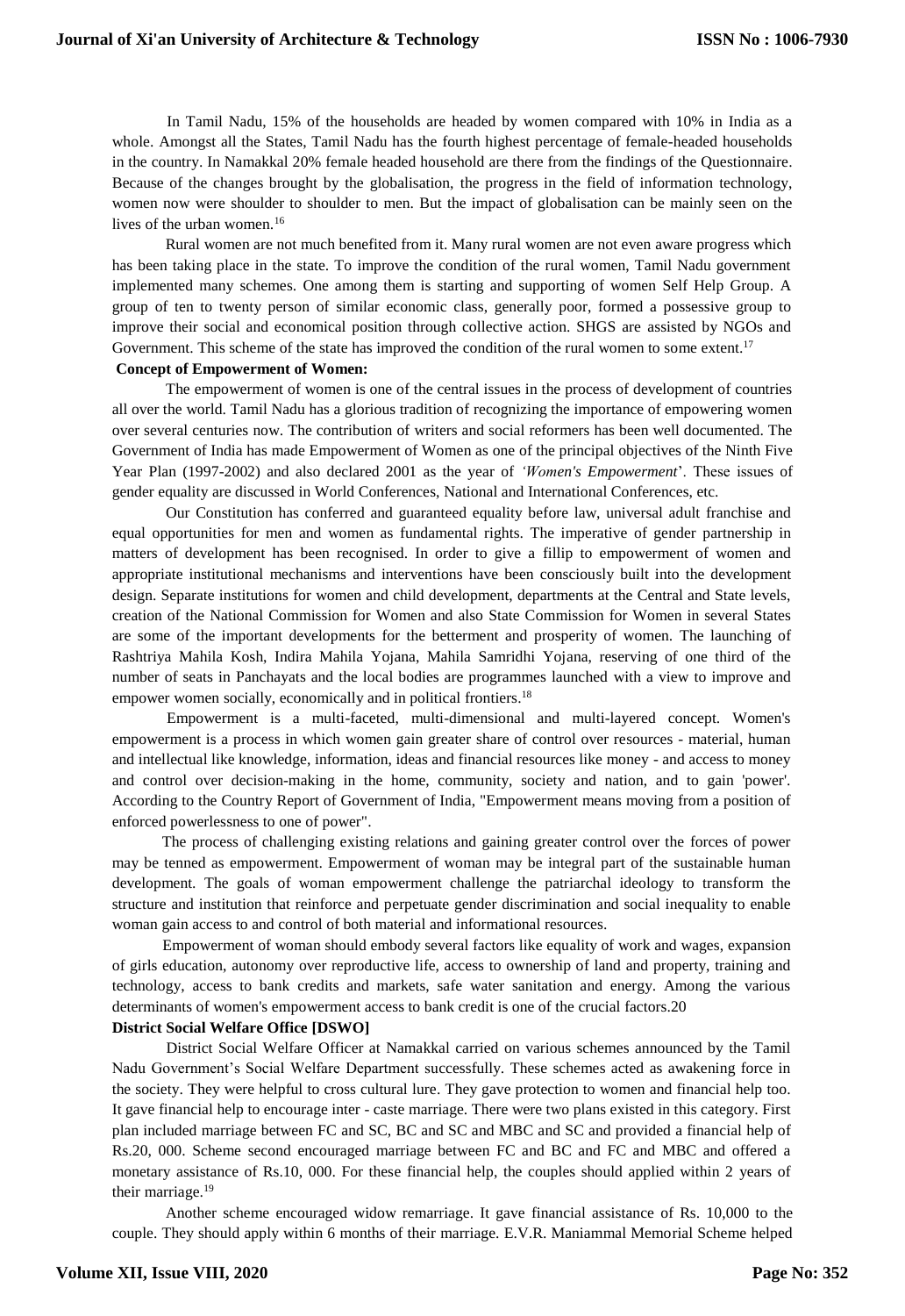the daughter of poor widow to get financial assistance for her daughter. It offered Rs. 10,000 to the girl. She should have applied 10 days before the marriage. For orphaned girls also marriage monetary assistance was given. She should to apply 15 days before the marriage with all the required certificates to get the monetary assistance of Rs.10, 000.

For widows, those who were separated from the husbands and before 40 years of age, physically handicapped women who belonged to scheduled caste who were all below poverty - line were given sewing machine freely. For the children of widows who were below poverty line, textbooks and notes were given free of cost from I to XII standards. For the parent who were below poverty line, if they did not have male child, got sterilized in a Government Hospital and had given assurance that they won't adopt a male child, children were given financial help of Rs,22,000 for having only one female child. The same would be deposited in a bank in the name of the child. If they had two female children Rs. 12,000 would deposited in the name of children in the bank.<sup>20</sup>

## **Employment In Social Welfare Department**

The policy of the Government Tamil Nadu was that, all the higher ranks in the Social Welfare Department must be, as a general rule, held by women only. And most of the postings in the department were to be filled in by women. Only a few men were seen in these offices. The importance given to women acted as a healthy influence on women who visited the offices. Further, they could mingle with them freely and got things done for them without hesitation.

It was impressive on seeing women working as busy as bees By 2004, in the offices of Social Welfare Department, the posts of the Project Officer of *Mahalir Tittam,* the Project Officer of District Project Nutrition Office and the Project Officer of District Social Welfare Office were all held by women.<sup>21</sup> **Strategies Adopted by Government of Tamil Nadu for Women Empowerment**

It was recognised that the main obstacles to empowerment has been the low level of educational attainments as well as poverty among women. Taking into account this fact, the Government of Tamil Nadu have framed various policies, designed specific interventions and implemented many programmes to eradicate poverty and to provide education to the vulnerable sections of the society.<sup>22</sup>

## **Education of Women:**

Education to women is the most powerful instrument of changing their position in the society. Education also brings about reduction in inequalities and also acts as a means to improve their status within the family. In order to encourage education of women at all levels and to dilute gender bias in the provision and acquaintance of education, schools, colleges and even universities were established exclusively for women in the State.

To bring more girl children, into the main stream of education, Government has been providing a package of concessions in the form of free supply of books, uniform, boarding and lodging, clothing for hostilities, mid-day meals, scholarships, free bi-cycles and so on. The Mother Teresa Women University has been established for the development of Women Studies and to encourage higher education among women and their social mobility.26

### **Periyar EVR Nagammai Scheme**

Periyar EVR Nagammai Free Education Scheme has been implemented in the State from 1989-90 to women students irrespective of caste, creed and community to encourage their education and to reduce dropout rate. As per the scheme those students' whose parental annual income is less than Rs.24,000/- are exempted from payment of tuition fees in under - graduate courses. During 2005-06, 8936 women students were benefited under this scheme. In 2006-07, a sum of Rs.65.00 lakhs has been allocated for this scheme.<sup>23</sup>

## **Free Coaching Exclusively for Women Students:**

To encourage and enable the women students to appear for the IAS/IPS examinations, the Government established two free coaching centers -one at Queen Mary's College, Chennai and the other at Arulmigu Meenakshi Government College for Wom|i, Madurai. In each center, 60 women students are being given free coaching. During the current year, the government has provided a sum of Rs.1.00 lakh for implementing this scheme.

### **Entrepreneurship Awareness Programme (EAP)**

In order to empower women, Science city has been organising Entrepreneurship Development Programme (EDP) and Entrepreneurship Awareness Programme (EAP) to bring out the talents of women and to make them stand on their own feet. To ascertain the status of women scientists, Science city has embarked upon the task of creating a data-base of women scientists in the entire State of Tamil Nadu. To encourage the women scientists, Science city has instituted Life Time Achievement Award and Young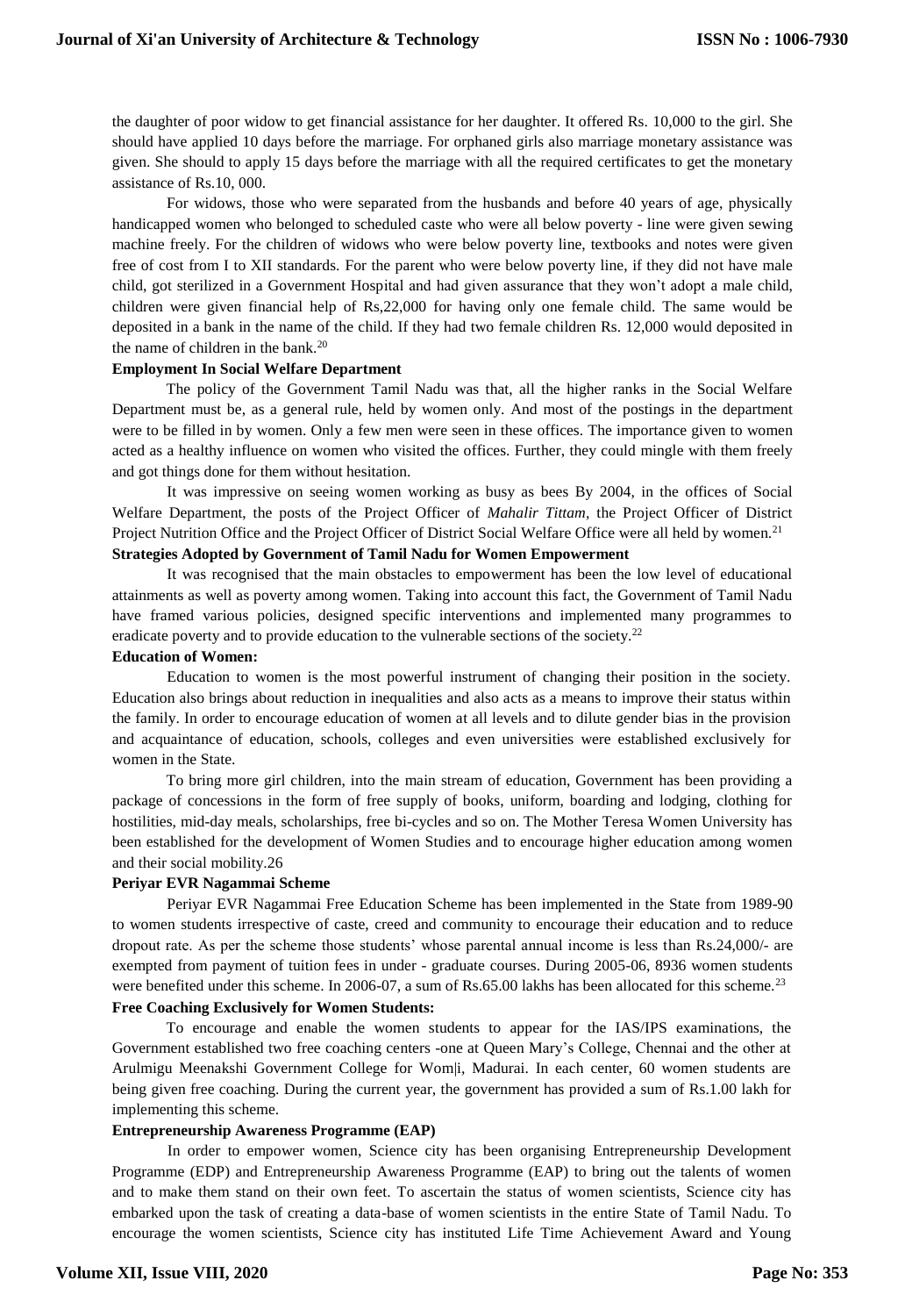Women Scientist Awards. During 2005, five women scientists were awarded the Young Women Scientists Award.<sup>24</sup>

## **Tamil Nadu Corporation for Development of Women**

Tamil Nadu Corporation for development of women was established in 1983 which aims at the socio-economic empowerment of women. As a prelude, the Corporation is implementing the Mahalir Thittam among poor rural women to promote saving habits, nurture entrepreneurial skills and aptitudes, promote, exposure to banking transactions and to free them from the clutches of local moneylenders. The scheme is being implemented in partnership with Non-Governmental Organisations (NGOs) and Banks. Under the scheme, SHGs are formed and monitored through NGOs affiliated with the Tamil Nadu Corporations for Development of Women, Ltd.<sup>25</sup>

### **Capacity Building and Skill formation**

In order to improve the entrepreneurial ability and skill of the women, Government has been imparting various types of training designed to promote self and wage employment.

#### **Skill Up-gradation Training Programme**

Provision of skill training to women in SHG has been given recognition so as to enable them to start their own income generating activities. The duration of the training and the cost depends on the nature of the trade selected by the members. Till March 2006, 60957 women have been provided skill training. The Government has proposed to train another 23000 women in 2006-07.

### **Entrepreneurship Development Training Programme for Women (EDP)**

EDP training is conducted by TNCDW to expose the SHG women to various business opportunities and to motivate them to start economic activities. Up to March 2006, the Corporation has trained 6,34,991 women in co-ordination with other Government departments such as Rural Development, Agriculture, Industries and Commerce, Backward Classes, TAHDCO, Slum Clearance Board, etc. In 2006-07, 22000 more SHG women will be provided EDP Training by TNCDW Family is the area in which the role of women is traditionally the most prominent.

Indeed, women had practically no role outside the home in traditional middle and upper class families and their whole life had been spent within the family. The family and the home still hold their position as the focus of their activities though considerable numbers of women both employed and unemployed have outside roles. Any change in their position will be reflected in their activities within the family and it will affect all the other members of the family. So the family provides the most suitable area for examining the changes in women's status brought about by their employment. By comparing the activities of employed women with those of the unemployed, we will get the indications of levelling of the status. The employment women will be at a more advantageous position due to their employment or work role than their counterparts remaining at home.

It is a generally accepted fact that the participation of women in employment outside home has greatly changed their family lives. Perhaps the most far-reaching effect has been the economic independence attained by working women. Another possible effect is the redistribution of work within the family so that the employed women can still participate in their work while continuing many of their traditional obligations to the family. The modem families tend to preserve a satisfactory division of labour. The tasks previously assigned to the wife are being assumed or shared by the husband and wife jointly so that the wife can have near equal responsibility for earning the family living.

Thus employment of women may be viewed as a cause for a decrease in the differentiation of gender roles in a tradition-bound society, man is the head of the house hold and he makes most of the decisions. But this predominance of the male has been considerably undermined due to the employment of women. The employment and education of women have given them resources which their unemployed counterparts do not have. The salary income of a working woman is a substantial contribution tom the family income which would be expected to her greater interest in financial decisions and greater respect from her husband and other members of the family .The participation of the women in the activities of the outside world through her job gives her contacts with fellow workers, which lessens dependence on her husband for emotional support and increases the knowledge and skill she brings to decision making. Such factors have made them resourceful and competent decision makers.<sup>26</sup>

Tamil Nadu Corporation for Development of Women Limited was established in the year 1983 with the prime objective of socio-economic development and empowerment of rural women. The Corporation was under the administrative control of Social Welfare Department from inception till mid 2006. In July 2006, Vide G.O. Ms. No. 81 dt. 20.7.2006, the Corporation was brought under the administrative control of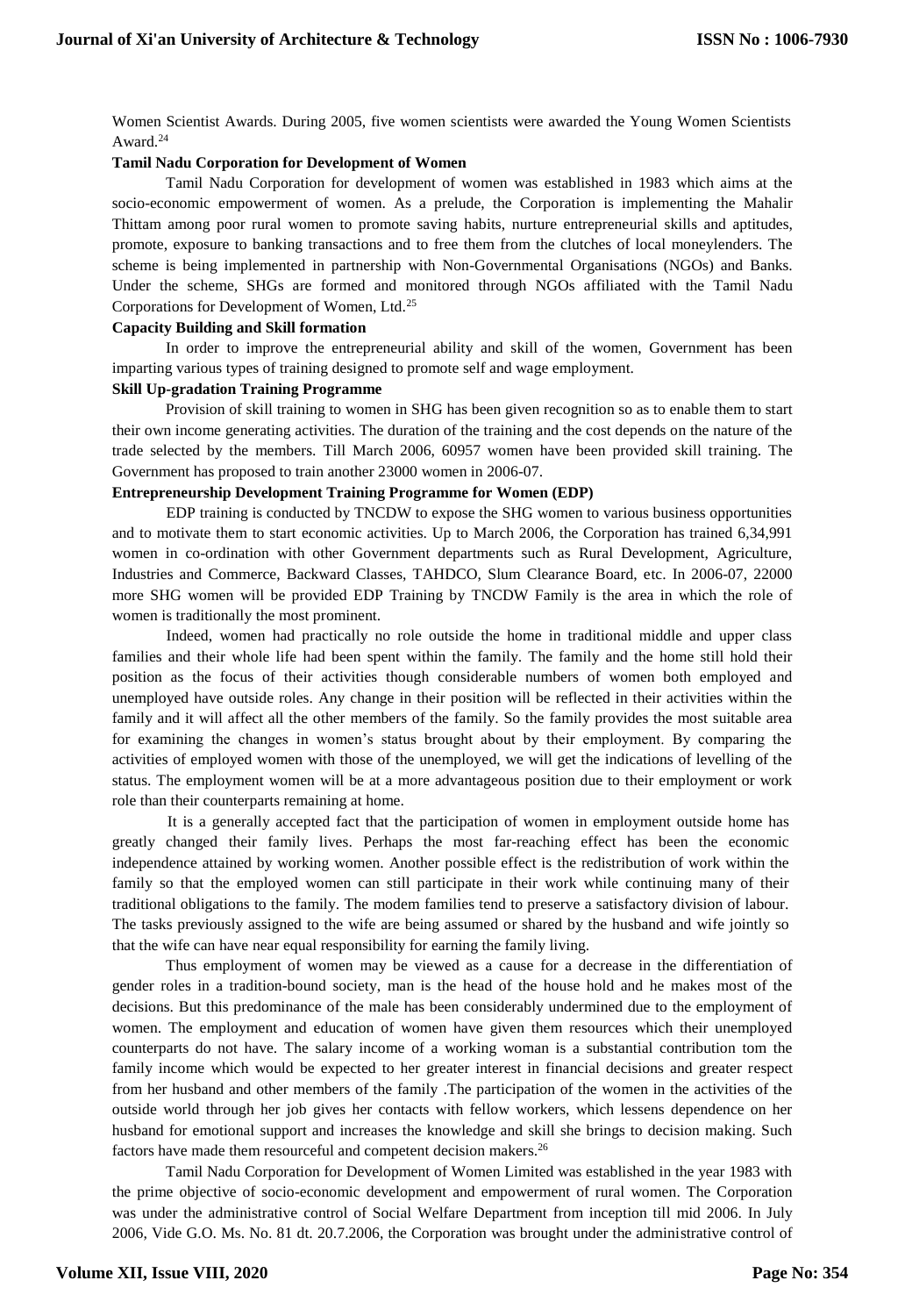Rural Development and Panchayat Raj Department in order to bring about greater synergy and better coordination in implementing various schemes for Self Help Groups

The Board of TNCDW was broad based and reconstituted vide G.O.Ms.No:148 Rural Development & Panchayat Raj (CGS-II) Department dated 12.10.2006 to include representatives from Industry, NGO sector, Banks and specialists who can provide valuable guidance to the Corporation.<sup>27</sup>Tamil Nadu is the eleventh largest, seventh most populous and fourth highest state having female headed households in the country with 67 % of population living in rural areas. Agriculture is the principal economic activity for the people. The agricultural sector has stagnated and its contribution to domestic product declined from 40% in 1970-71 to 25% in 1985-86. In this background, Government of India negotiated with the International Fund for Agricultural Development (IFAD) for financing a development project focusing the needs of women in selected district of Tamil Nadu State.

The project is mandated to assist 62,500 rural women over a period of seven years from 1989-90 with a project outlay and Bank loan components of 94.86 crores and Race 35.13 crores respectively. The principal objective of the project is empowerment of rural women.<sup>28</sup> This Government spearheaded the Self Help Group (SHG) concept in the country by forming SHGs in Dharmapuri district with the assistance of International Fund for Agricultural Development (IFAD) as early as September 1989. Later this scheme was extended to the erstwhile Salem and South Arcot districts in the year 1991-92 and further expanded to include Madurai and Ramanathapuram districts in the year 1992-93.

The overwhelming success of the IFAD Project paved way for the now popularly called ''Mahalir Thittam" project, which was launched during 1997-98 with State Government funding in Villupuram, Dharmapuri (Krishnagiri), Namakkal, Cuddalore, Ramanathapuram, Madurai, Theni, Karur, Virudhunagar, Salem, Tiruvarur, Thoothukudi, Vellore and Tiruvallur districts. During 1998-99, due to great demand it was extended to Tirunelveli, Tiruvannamalai, Erode, Pudukottai, Sivagangai, Nilgiris and Tiruchirapalli districts.

In 1999-2000 the scheme was further extended to the districts of Kanniyakumari, **Namakkal,**  Dindigul, Kancheepuram, Perambalur (Ariyalur), Thanjavur and Nagapattinam. Finally, it was extended to Chennai in the year 2001-02 to cover the entire state. Tamil Nadu Corporation for Development of Women implements Mahalir Thittam in partnership with Non-Governmental Organisations (NGOs) who form SHGs, train and monitor them. A small homogeneous group of poor women consisting of 12 to 20 members voluntarily formed to promote savings and mutually agreeing to contribute a common fund to be lent to its members as per the group's decision is called as "Self Help Group" (SHG). The members have to be in the age group of  $18-60$  years.<sup>29</sup>

### **Moovalur Ramamithram Ammaiyar Ninavu Marriage Assistance Scheme**

This scheme was started with the objectives of helping financially poor parents in getting their daughter's married and to promote the educational status of poor girls. Rs.20,000/- was given to Girls belonging to Poor Families and below poverty line and the bride should have studied upto 10th Std. Only one girl from a family is eligible for this scheme.

### **Annai Teresa Nivavu Orphan Girls Marriage Assistance Scheme**

An objective of the Scheme is to help financially the Orphan Girls for their marriage. An assistance of Rs. 15,000/- provided to orphan Girls. She has to apply 15 days before the marriage with all the required certificates to get the monetary assistance. For widows, those who were separated from the husbands and before 40 years of age, physically handicapped women who belonged to scheduled caste, who were all below poverty - line were given sewing machine freely. For the children of widows who were below poverty line, textbooks and notes were given free of cost from I to XII standards/4,

## **Dr. Dharmambal Ammaiyar Ninaivu Widow Remarriage Assistance Scheme**

Objectives of the Scheme is to encourage widow remarriage and rehabilitate widows. An assistance of Rs.20000 /- (Rs. 10000/- as cheque and Rs.l0000/-as post office deposit )to the couples is given within 6 months from the date of marriage.<sup>30</sup>

### **Integrated Child Development Programme in the District.**

Since 1982, Integrated Child Development Scheme was being implemented in the Namakkal District. Five projects were started initially and there were about 26 projects at Namakkal with 1702 *anganvadi* centres carrying on the schemes throughout the district.36 beneficiaries of this programme are 0 - 6 years old children, Pregnant mothers, Lactating mothers and Adolescent girls.<sup>31</sup> To create awareness about nutritious food and health, exhibitions were conducted, for adolescent girls, quiz programmes, oratorical competition were conducted and for women, demonstrations were conducted periodically. From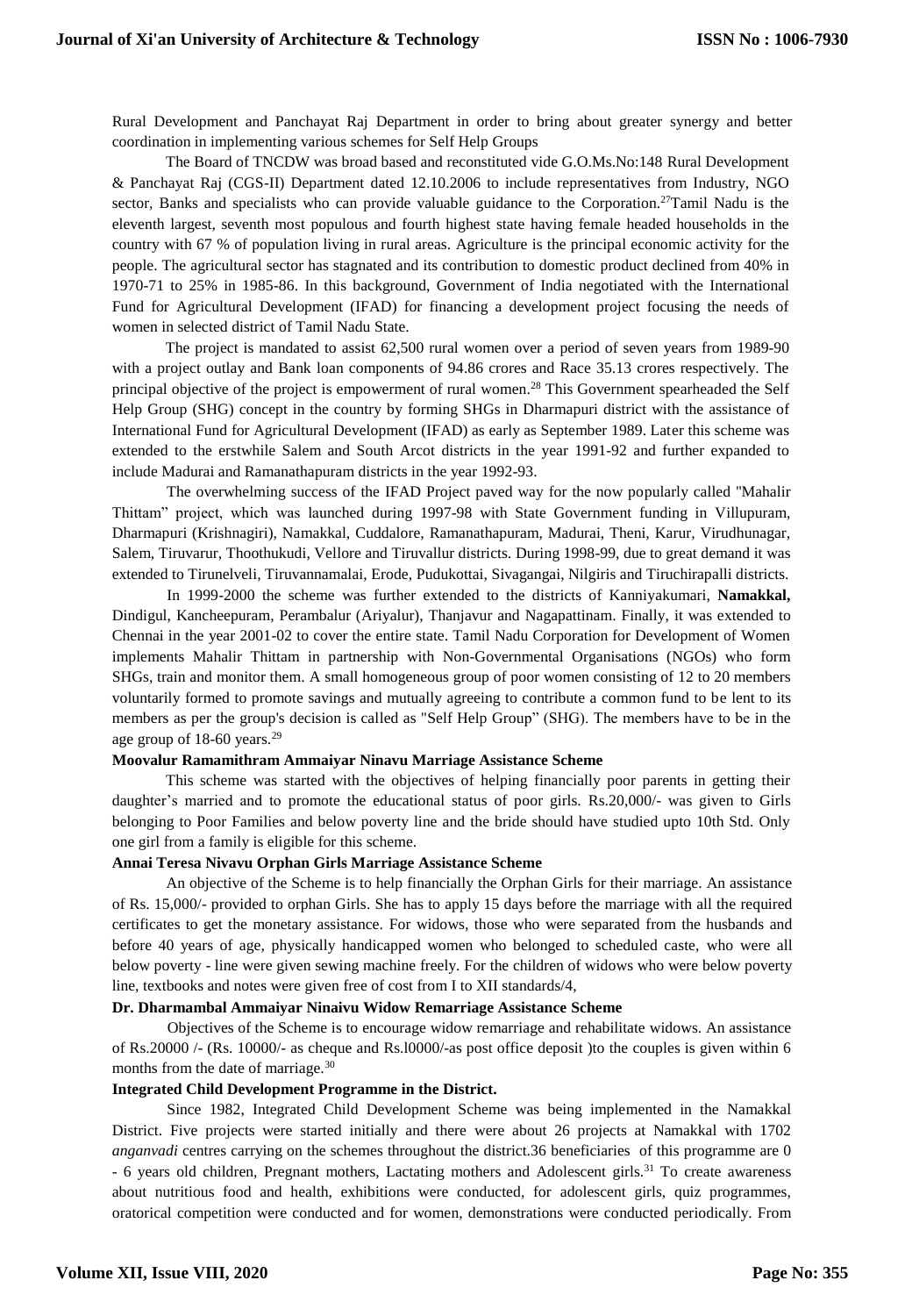September 1-7, 2004 in all *anganvadi* centres, exhibition on nutritious food and health exhibition were conducted.<sup>32</sup>

### **Upgraded Anganwadi Centres**

In the Anganvadi centres the employment is reserved exclusively for women. The teachers, and the care takers (ayas) are women and this is providing a good arena for women and the development in the economy along with the children. In the *anganwadi* centres, for the children who were between 2-5 years of age, pre school education was given. By play way method of teaching, the five developmental growths of children were induced. Because of the ego problem, without bothering about their income, the villagers approached costly nursery schools.<sup>33</sup>

The *anganwadi* teachers followed double language formula; in English and Tamil, simple commands and rhymes were taught to the children, they further taught small words. The educational toys bought by the *anganwadi* centres were helpful for the five types of developmental growth. In the first phase, 200 *anganwadi* centres, in the second phase another 200 *anganwadi* centers and in the third phase 330 *anganwadi* centers, totally 730 centres were upgraded as nursery schools.<sup>34</sup> For the upgraded *anganwadi* centres as nursery schools, 40 new buildings were constructed under various development schemes by the District Rural Development plan, in the year 2003 – 2004.<sup>35</sup> For repairing and renovation of *anganwadi* centres upgraded as nursery schools, from the District Small Savings Incentive, Rs.30 lakhs was spent for the 107 centres in the year 2003.

Sending children to *anganwadi* at the age of 2 and 1/2 years was very much appreciated. The children adapted to the new situation quickly. Eating himself / herself developed mouth, hand and eyes co operation; it further lead to fine muscle development' When he / she was send to kindergarten, reading readiness had developed In the peer groups of equals, the growth and development was fast and systematic. They adjusted to new ideas and habits easily. It further lead to her / his mental, physical, social and language growth. Finally, the *anganwadies* gave great relief to working mothers, who could concentrate on their work peacefully, leaving their children in safe hands.<sup>36</sup>

### **The Central Social Welfare Board**

It had started the Socio-Economic Programme (SEP) in 1958. In order to promote greater mobility for women in the employment market, the department launched a scheme of hostels for working women in 1973 to provide 'safe and cheap' accommodation to single workingwomen, who come to the towns/ cities for the sake of employment. There were three such hostels accommodated nearly 300 women at Namakkal.<sup>37</sup>

## **Helpline Ideals**

 Render help with compassion, Upliftment of Women and Children.Provide relief to victims, Provide legal advice to women in distress, Provide self confidence to insecure women, Rehabilitate Women Criminals.<sup>38</sup>

**Helpline - Areas of Concern** Dowry Harassment, Domestic violence / Problems by in-laws, Alcoholic spouses, Prostitution Sexual harassment Problems related to love affairs, Problems related to promiscuity, Female infanticide,Problems arising out of Bigamy,Street fights,Missing Girls/Children,Child Harasment

To strengthen and give moral support to such women, Help Line gave a helping hand. Along with the police officials, individual well-wishers were also at their service. To rescue women, 2 jeep vehicles were allotted. About 20 Patrol Vehicles were going around the Corporation. Women help Line - 1091. phone numbers like 100, 1026, 300300 etc., the women-in-trouble could contact the officials and got rescued. Higher officials had given strict instruction to the field officials to give preference to such calls.

Apart from this there are five Ail Women Police Stations in the district, AWPS Namakkal, AWPS, Namakkal East, AWPS, Namakkal West, AWPS, R.S. Puram, to cater to the needs of women. Women should find out what gave them happiness and work towards it. They should also strive to pursue their interests. In a district like Namakkal, when this happen to be the plight of women naturally, this Work can go a long way to awake the Government, the people and the women alike towards the goal of empowerment of women.

#### **Analysis of Data**

questionnaire consisting of queries related to women's status, type of the family, economic condition, discrimination, awareness, family set up, education, decision making, awareness of their rights, marriage, dowry system, employment, etc, were prepared and administered. About five hundred persons from all categories were interviewed. Initially collecting particulars from the people in the village was very difficult. The analysis could not be carried out through these collections alone. Then, this has been slowly carried out by interacting with the people, asking questions in a friendly manner, after making proper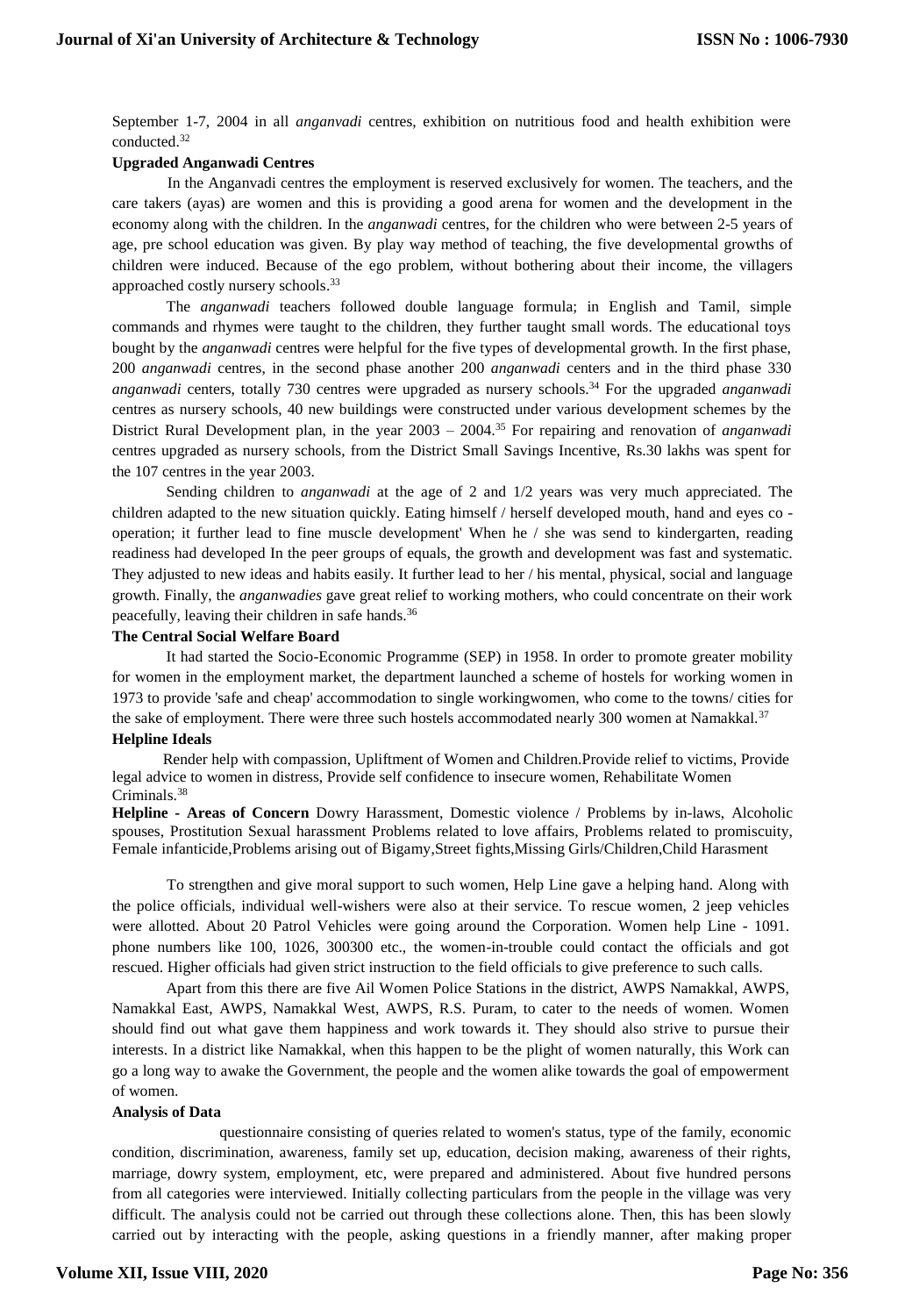explanation among some people. The data collected through these questionnaires reveal have been formatted in the form of tables and charts as reproduced.

## **Social Status**

Care has been taken to include all the communities in the interviewing process. The major portion of the population interviewed is backward community 70% of the population is from the Back Ward Community. The remaining 30% of the representation comes from the Most Back Ward Community, Forward Community, Schedule Caste and Schedule Tribes. The criteria on age group, educational qualification, employment and social status are the deciding factors of the quality of the study. Considering

| <b>Social Status of the Respondents</b> |        |            |
|-----------------------------------------|--------|------------|
| <b>Caste</b>                            | Number | Percentage |
| Backward caste                          | 350    | 70%        |
| Schedule caste                          | 35     | 7%         |
| Most backward caste                     | 60     | 12%        |
| Schedule tribe                          | 10     | 2%         |
| Forward caste                           | 45     | 9%         |
| Total                                   | 00     | 100%       |

the importance and quality of the study, the questionnaire has been instrumental with utmost care and the outcome is analysed below.

The women were questioned thus "Are you aware that the empowerment is taking place and the status of the women is improving?" 70% of the population gave a positive reply to the above mentioned question. The awareness has come to them through Newspapers. T V/Radio, personal experiences, chatting with others and other information and communication Medias.

## **Religion**

## **The respondents surveyed were belonged to the following Religions**

Religion of the Respondents

| <b>Religion</b> | Number of persons | Percentage |
|-----------------|-------------------|------------|
| Hindu           | 450               | 90%        |
| Christian       | 30                | 6%         |
| Muslim          | 20                | 4%         |
| Total           | 500               | 100%       |

## **Discontinuing Education Because of Marriage**

One reason for discontinuation of studies is on the ground of getting married midway. It is admirable to observe that considerable number of women is desirous to pursue their studies after marriage. It proves better understanding and attitude towards women education and with time the society of Namakkal District has changed for betterment.

### **The Percentage of Women Discontinuing Education**

| <b>Description</b>                    | <b>Numbers</b> | <b>Percentage</b> |
|---------------------------------------|----------------|-------------------|
|                                       |                |                   |
| Education discontinued after marriage | 175            | 35%               |
| Education continued after marriage    | 325            | 65%               |
| Total                                 | 500            | 100               |

## **Empowerment of Women**

As revealed in the survey a portion of women population in Namakkal District is well educated, well employed in offices, economically independent and empowered in life. At the same time a majority of women are found to be unemployed. Conclusion derived from the survey states that even now in Namakkal District, the education as well as career of women are not taken seriously by their parents and still they are following the traditional trend of patriarchal society leaving them to home makers only.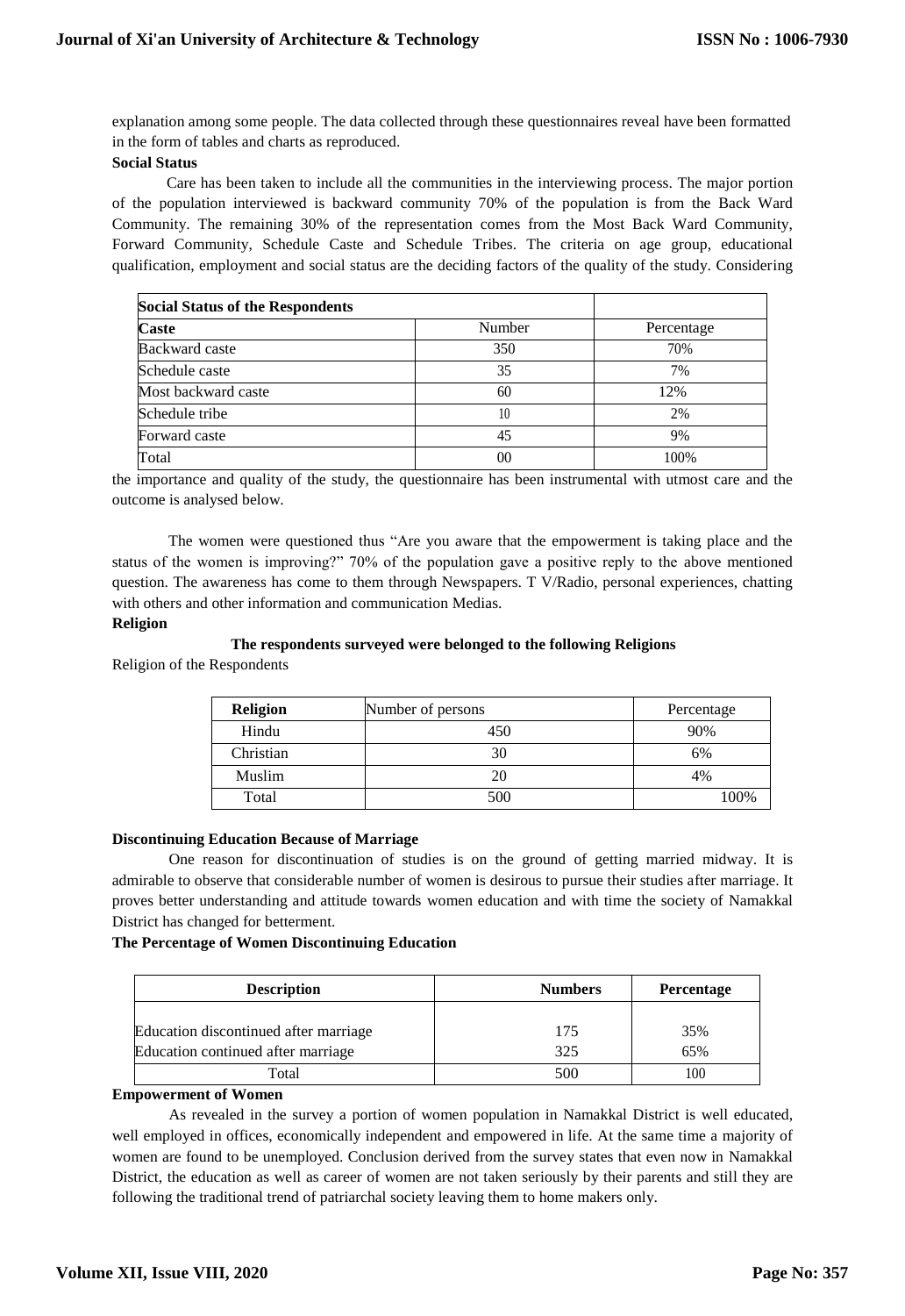| Division of the Respondents into Employed and Unemployed |                |                   |  |
|----------------------------------------------------------|----------------|-------------------|--|
| <b>Description</b>                                       | <b>Numbers</b> | <b>Percnetage</b> |  |
| Employed                                                 | 130            | 26                |  |
| Unemployed                                               | 370            | 74                |  |
| Total                                                    | 500            | l 00              |  |

**Knowledge about the Status of Women Compared to Men**

The status of women in society is the greatest indicator of the discrimination as well as the development of women. The survey revealed an overall view of secondary(less important) status of women in society. The shocking information shows that even **after sixty** four years of independence women are still

| Knowledge about the Status of Women |               |            |
|-------------------------------------|---------------|------------|
|                                     | <b>Number</b> | Percentage |
| Compared to men                     |               |            |
| Equal                               | 47            | 9.5%       |
| <b>Better</b>                       | 0             |            |
| Lower                               | 444           | 88.7%      |
| No idea                             | q             | 1.85       |
| Total                               | 500           | 100        |

deprived of their rights. The women **are yet** to get a bias free society where they will not be discriminated and the birth of a **baby girl** will be rejoiced.

**Percentage of the Knowledge about the Status of the Women**

## **Distribution of Respondents by Type of Family**

| Total 500                     |               |            |
|-------------------------------|---------------|------------|
| Joint families 318            |               |            |
| Nuclear Family 182            |               |            |
| <b>Distribution by Family</b> |               |            |
| <b>Type of family</b>         | <b>Number</b> | Percentage |
| Joint Family                  | 318           | 64%        |
| Nuclear family                | 182           | 36%        |

### **Awareness about the Discrimination of Women in Society**

Society plays a very crucial part in our life. Even in modem society's day to day life we feel the undercurrent of discrimination which reduces women to lead a life immune to discrimination. The experience of women in Namakkal District is also nothing new. Hypothesis derived from the survey states that the patriarchal norms of society are affecting women in the form of lack of education opportunities, early marriage, early mother hood and lack of any development skill.

Men have the freedom in society, the freedom of movement, the freedom to choose the particular path of life, the freedom to choose pleasure, the freedom to live life of his own and the freedom to be economically independent. It is only in the case of women, where the society wants to curb freedom. It is evident from a very high percentage of respondents that discrimination in society is very high.

| Percentage of the Knowledge about Discrimination |
|--------------------------------------------------|
|--------------------------------------------------|

|                                           |     | Percenta |
|-------------------------------------------|-----|----------|
| <b>Awareness of discrimination Number</b> |     | ge       |
| Very high                                 | 212 | 42.5     |
| High                                      | 252 | 50.5     |
| Low                                       | 24  | 4.8      |
| Very low                                  |     | 11       |
| No opinion                                |     | 11       |
| <b>Total</b>                              | 500 | 100.00   |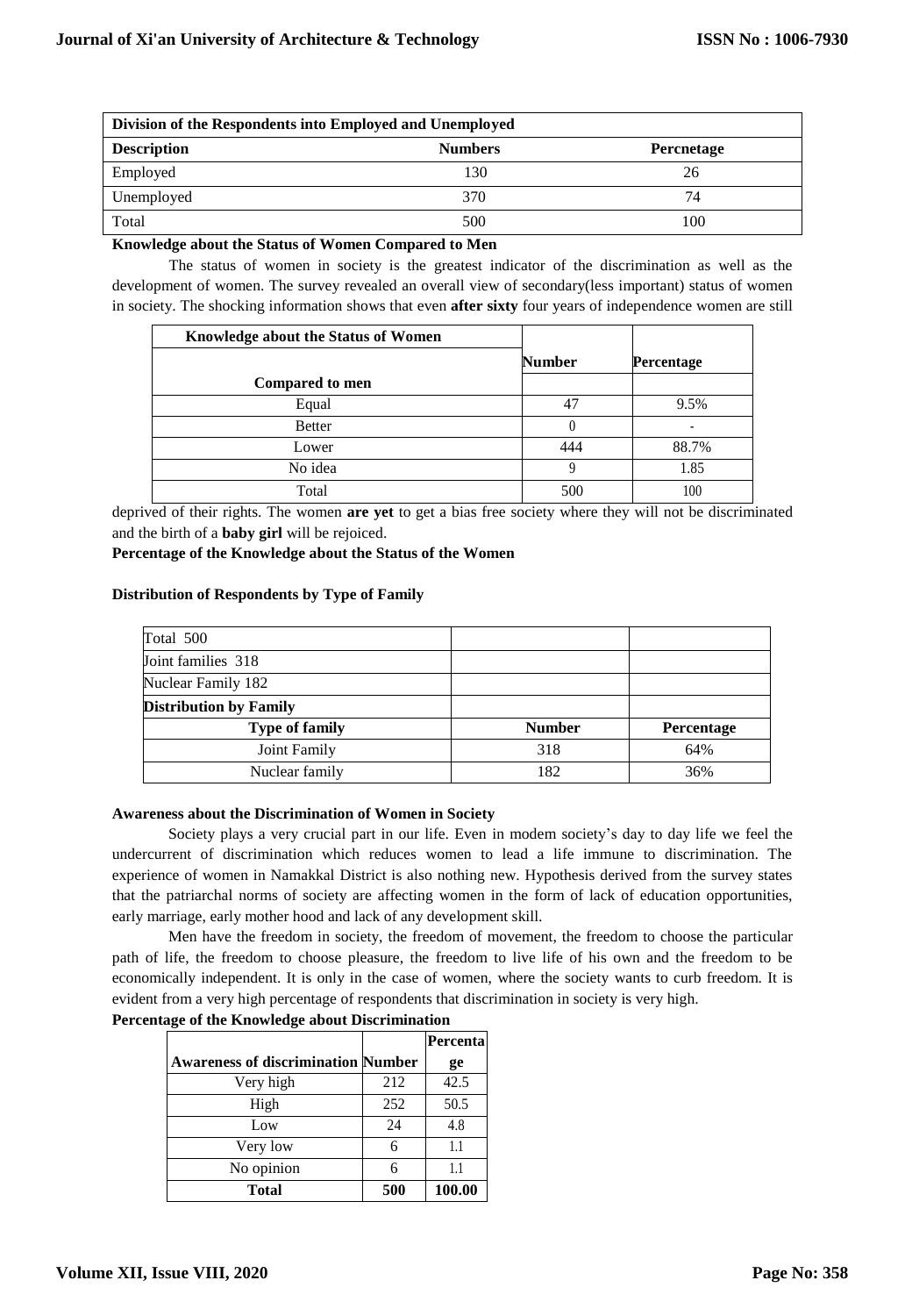### **Awareness about the Activities Against Women**

 The study confirms that the women are aware of the activities that are going against them as they get the knowledge through many sources/modes like TV/Radio, News Paper, and Chatting and Personal experience. The TV/Radio is the main media in bringing this awareness on the activities against them The news spread through chatting among the daily labourers/farm or agriculturalists. While the newspaper has a major claim in the educated sector in some of the blocks, the awareness has come from other activities like cinemas/dramas also.

The Questionnaire confirms 70% of the population have awareness of the activities against women. The remaining 30% of the population, who are not aware of the activities against women, are from the remote areas and mostly illiterates. The next question posed was "Comparing the status of women in the past, do you think that there is an improvement in the status of women at present - if so, in what sector ?"

The women population strongly believes that there is substantial development in the status of women in almost all the sectors. They agree that even in politics, the participation of women has improved. Table 8. Percentage of the Awareness through Media

| No. of people | Media          | Percentage |
|---------------|----------------|------------|
| 100           | Own experience | 20%        |
| 250           | Newspaper      | 50%        |
| 425           | Chatting       | 85%        |
| 450           | TV/Radio       | 90%        |

## **Division of Respondents**

In this survey the researcher tried to collect information from both rural as well as urban women of Namakkal They are 28% Urban respondents and 72% from rural.

| <b>Table 9. Area-wise Division</b>       |               |            |
|------------------------------------------|---------------|------------|
| <b>Division of Respondents Area-wise</b> | <b>Number</b> | Percentage |
| Rural                                    | 360           |            |
| Urban                                    | 140           | 28         |
| Total                                    | 500           | 100        |

## **Age at Marriage of Respondents**

Age at marriage of girls is also a very important factor which indicates the status of women in Society and her place in her family. In this survey it reveals that a considerable number of women from lower economic strata with very less education got married in early age on an average of 14 to 15 years, which is illegal and this practice of early marriage over burdened women with early mother-hood, spoiled her opportunity to get education. This in turn hindered the empowerment of women. This is a common feature in interior villages. However the positive sign in this survey is that a certain percentage of people got married in legal age of 18 years and it is welcomed that a greater number of people in Namakkal District encourage marriage only at legal age for their girls.

**Percentage of the Age of Marriage of Women Below and Above Legal Age**

| Age at marriage | <b>Number</b> | Percentage |
|-----------------|---------------|------------|
| Below 18 years  | .60           | 32%        |
| Above 18 years  | 340           | 68%        |

### **Decision Making**

As reproduced in the table the decision making in the family is mainly rests with the Husband and son. The mother and the daughter have less power in decision making.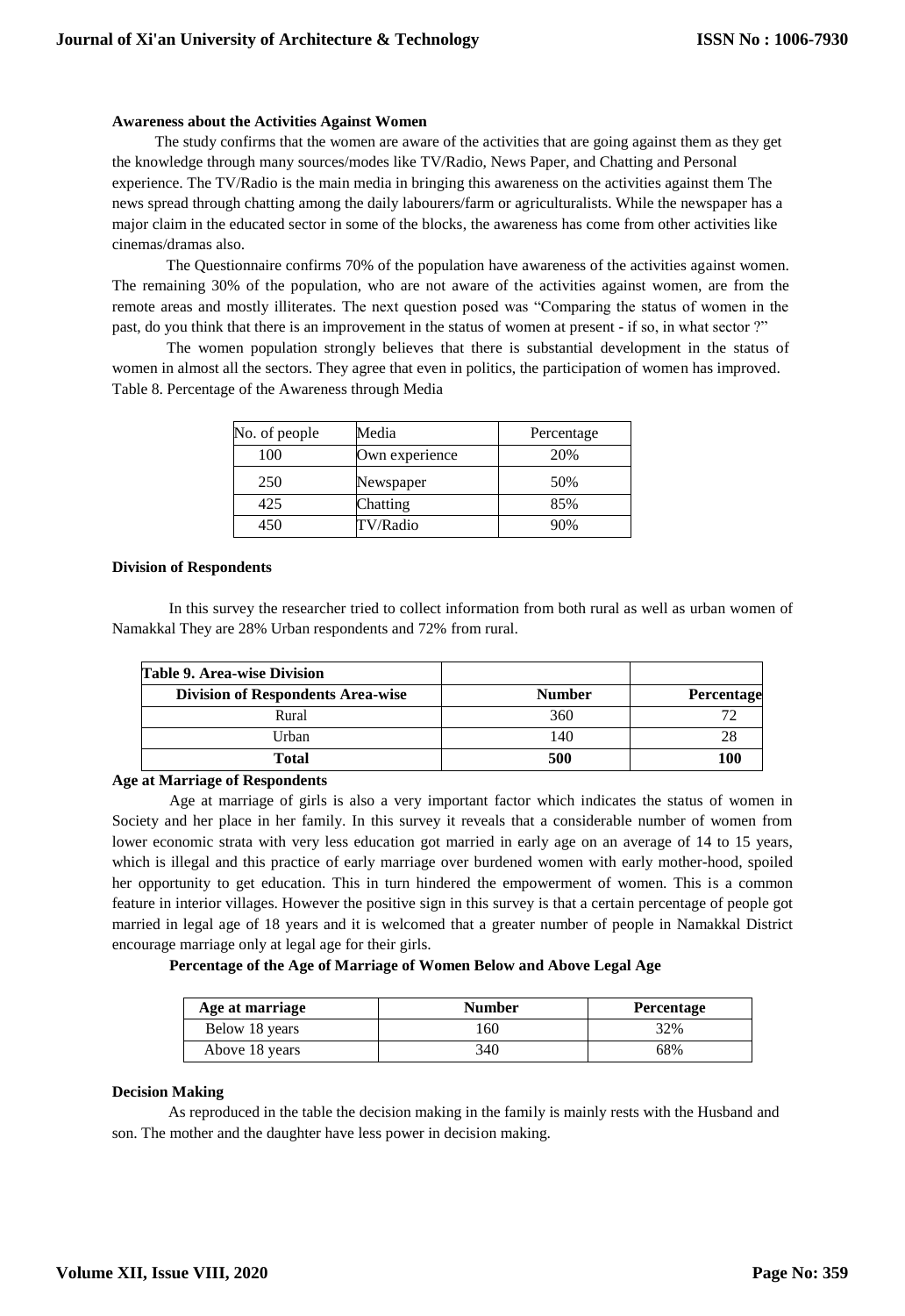|                        | No. of     |            |
|------------------------|------------|------------|
| <b>Decision making</b> | respondent | Percentage |
| Self                   | 60         |            |
| Husband & respondent   | 75         | 15         |
| Husband                | 215        | 43         |
| Son                    | 125        | 25         |
| Daughter               | 25         |            |

## **Decision Making of the Respondents**

## **Educational Qualification**

Nearly 70% of the population has basic education. 15% of the women are either graduates or post graduates. The evaluation reveals an interesting aspect on literacy. Of the sample interviewed, the percentage of illiterates in the age group above 50 is 40%. This has decreased to 25% in the age group of 30 to 50 and further decreased to 3% in the age group of 20 to 30. This indicates that the tendency of the interviewed women towards literacy.

## **Categorisation of the Respondents by Educational Qualification**

| <b>Education</b>   | <b>Numbers</b> | Percentage |
|--------------------|----------------|------------|
| Upto 10th Standard | 350            | 70         |
| Upto Plus Two      | 150            | 30         |
| <b>UGC</b>         | 72             | 14.4       |
| PG                 | 24             | 4.8        |
| Illiterate         | 150            | 30         |

## **Gender wise priority in general education**

Traditional deprivations of women are even now affecting the women of India which has its effects in Namakkal District also. There is preference for boys for education and parents are habituated to take their studies with more seriousness which is not in the case of girls. Even now preference for boys is existing which is a big discrimination and therefore affecting the status of girls. The reason for this difference as narrated by the respondents is that it is a societal norm that boys must become economically independent and even now families give more importance to marriage for a girl not to her education. When asked about the cause, some illiterate respondents opined that it was their parents negligence that they never had been to school where the same set of parents sending their sons to schools.

According to the respondents, their parents thought there was no need for the girls education. They even told that today they feel very ashamed that they were unable to help their small children in their educational pursuit. However, at the same time majority of women were standing for education of both and shown keen interest to educate their daughters. So there is a positive change at least amongst women in Namakkal District who are much more concerned about their daughter's education than their previous generation as is seen in the survey.

### **Gender-wise priority in Education**

| <b>Gender-wise priority</b> | No of persons supporting | <b>Percentage</b> |
|-----------------------------|--------------------------|-------------------|
| Boys alone                  | 190                      | 38%               |
| Girls alone                 |                          |                   |
| Both (Boys and girls)       | 310                      | 62%               |

### **Custom of Dowry**

Dowry serves as the foundation on which explanation for discrimination against women has been built. Dowry system in society is the root cause for the direct or indirect effects women are facing the most cruel discrimination as well as crimes against them. Though prohibited by law from 1961, the extraction of dowry from the bride's family prior to marriage still exists.

According to the respondents the curse of dowry system is very high prevailing in the society of Namakkal. Arranged marriage without fulfilling dowry demands is even now an exception as seen more prevailing in the District. It is yet to get eradicated from the society.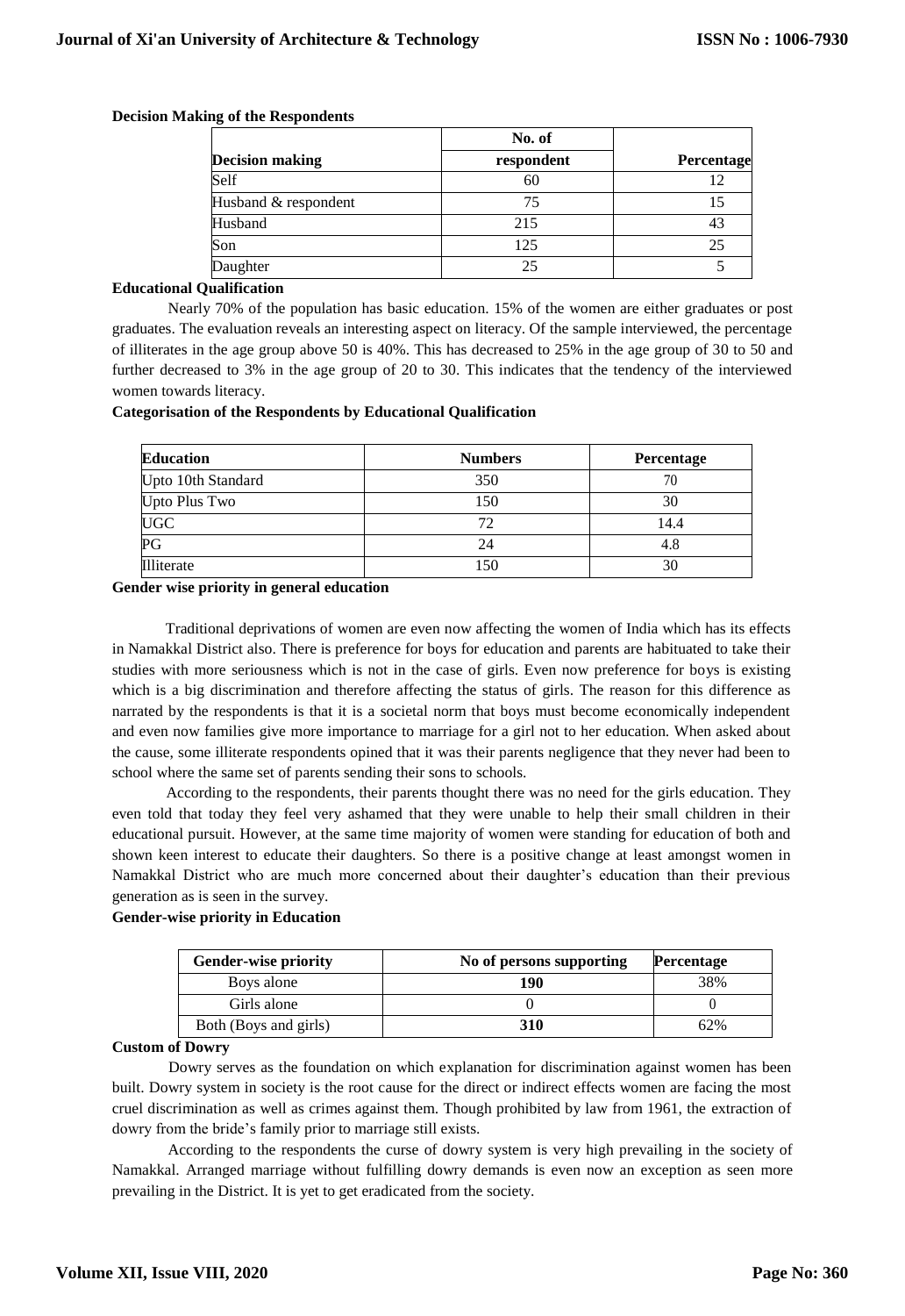| Opinion about the custom of dowry | <b>Number</b> | Percentage |
|-----------------------------------|---------------|------------|
| Very High                         | 343           | 68.5       |
| High                              | 117           | 23.4       |
| Low <sup>'</sup>                  | 27            |            |
| Very Low                          | 05            |            |
| No Response                       | 08            |            |

## **Percentage of Level of Opinion about Dowry**

## **Knowledge on the Existing Laws**

The awareness on the existing laws is very low among the respondents and they are not interested to know about the laws in a detailed manner. The major issue of allotting 33% quota for women are not fully within the knowledge of the population interviewed in a satisfactory manner.

Eve-teasing and dowry deaths are largely known and that too because of the fact that the deaths are brought to their notice through the medias like news papers, T.V/Radio, Women Police Station, discussions with neighbours and Self Help Group.

7. Jyotsana Kamat, **Status of Women in Medieaval Karnataka** 24-12- 2006 Wikipedia

- 11. Report on Status of women's act in empowering women in Thanjavur district, Tamil Nadu, Periyar
- Maniammai college of technology for women p 28-30
- 12. Ibid
- 13. Ibid
- 14. Ibid
- 15. Ibid

17. Ibid

## 18. **Status of Women in Indian Society - A Socio historical Perspective ,JJ.Publication,Madurai.**

19. Group Discussion with Social Workers, Namakkal

- 21. Personal Interview with Yamuna A., Project Officer, *"Mahalir Thittam ",* Namakkal, dated,16.11.2019
- 22. Report of Government of India. Status of **Women in Tamil Nadu:** Government press Chennai,2006.
- 23. Ibid
- 24. Government of Tamilnadu, Human Development Report 2003

25. Ibid

## 28. **Sushama Sahay, Women and Empowerment, Discovery Publishing House, New Delhi.1998 p-49**

- 29. **Ibid**
- 30. Ibid.
- 31. Personal Interview with Sherin Philip, DSWO, Namakkal dated 16-11-2009
- 32. Ibid.

<sup>-</sup>1, Radhadevi. D., **Status of women in India,** Research paper, International Institute of Population Sciences, Bombay 1993.pp 59-60

<sup>2.</sup> Majumdar R. C and Pusalkar, **The History and Culture of the Indian People.** Bombay, Bharathiya Vidya Bhavan 1951 p-394

<sup>3.</sup> Ibid

<sup>4.</sup> Ibid

<sup>5.</sup> Neera Desai, quoted by Kuppuswamy, in **Status of women in India** ,1975,p-243

<sup>6.</sup> Rekha Singh, **Status of Women in Indian Society,** M.D.D.M. College, 2007

<sup>8.</sup> **Status of women in India** ,www google.com

<sup>9.</sup> India code vol. Ill The child marriage restraint act - Act no. 19 of 1925 p-651

<sup>10.</sup> India code vol. VI The Hindu Widow remarriage act 1856 Act no. 15

<sup>16.</sup>Report on Status of women's act in empowering women in Thanjavur district ,Tamilnadu ,,Op.Cit

<sup>20.</sup> Personal Interview with Mrs. Malathy, DSWO, Namakkal, dated 16.11.2019

<sup>26.</sup> MAgarwal Nari C., **Facets of Indian women hood,** Indian publishers and distributors Delhi 2000 p 183 27. **Ibid**